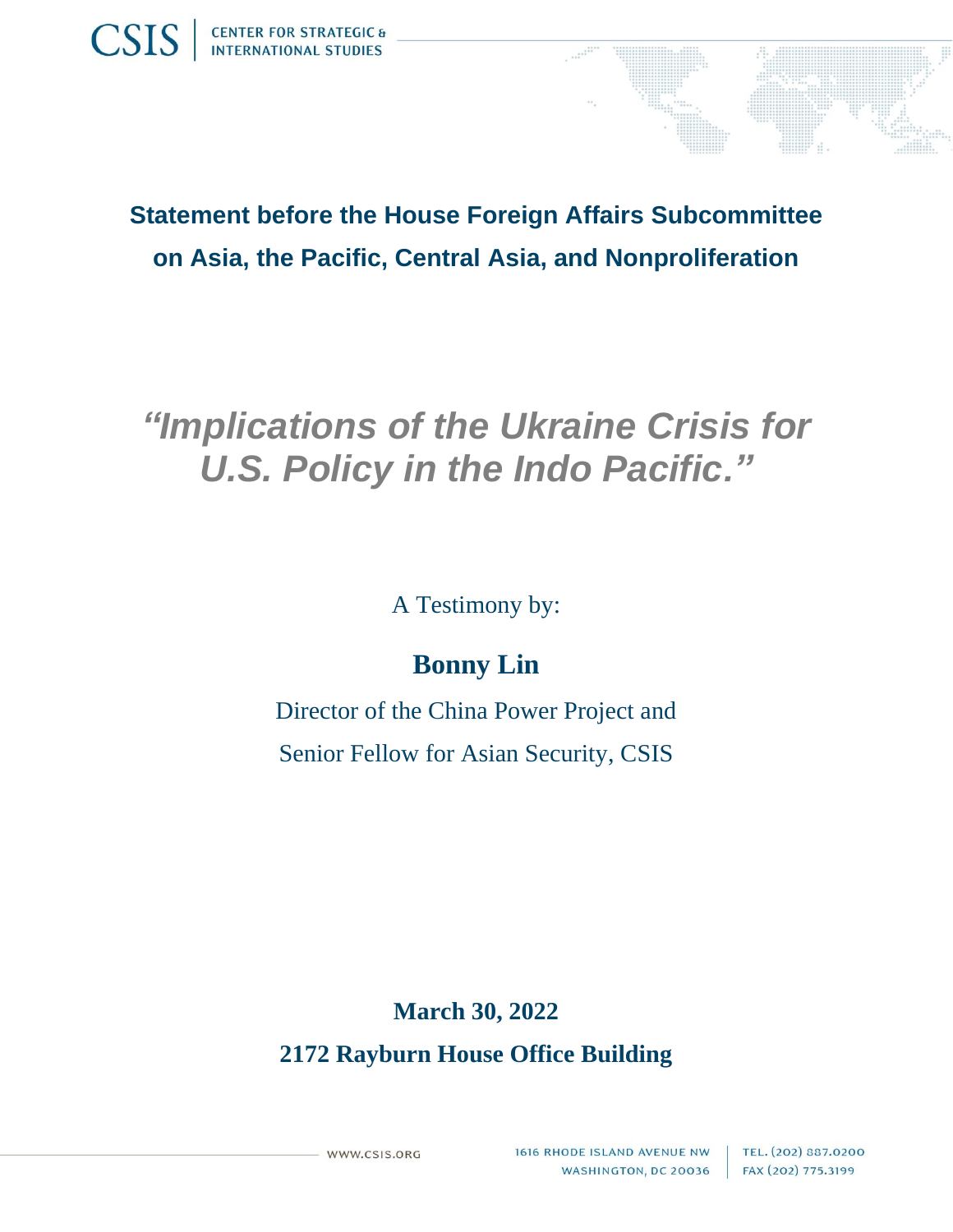Chairman Bera, Ranking Member Chabot, and distinguished Members of the Subcommittee, I am honored to have this opportunity to discuss the implications of the Ukraine crisis for U.S. policy. I commend the Subcommittee for convening this timely hearing. My testimony today will focus on China's position on Ukraine, lessons learned, and implications for U.S. policy.

I want to caveat my remarks by noting that what I will discuss are assessments of early People's Republic of China (PRC) lessons learned. China's positions and views may change based on evolving dynamics in Ukraine as well as broader PRC assessments of its overall security environment and U.S.-China relations.

#### **China's Shifting Position on Ukraine**

Prior to, and in the early days, of the Russian invasion, Beijing largely echoed Moscow's talking points. China defended Russia's "legitimate security interests" and blamed NATO, the United States, and even Ukraine for provoking the crisis. Chinese commentators refused to call Russian aggression an invasion, portraying it as a "special military operation." On February 24, China's Ministry of Foreign Affairs (MOFA) spokesperson Hua Chunying reiterated Russian propaganda that Russia "will not conduct any missile or artillery strikes on any Ukrainian city."<sup>1</sup> Many Chinese outlets assessed that Russia intended to engage in a limited military operation in Donbas. Much of the early PRC commentaries on what Russia would do in Ukraine were proven false by actual Russian aggression in the days that followed. It is possible that Chinese analysts, as well as the Chinese government, did not know the full extent of Russian ambitions for Ukraine and did not expect Russia military operations to expand beyond eastern Ukraine.

China has gradually shifted its position on the Ukraine conflict to be less fully pro-Russia and to balance the other interests Beijing has in addition to its desire for strong ties with Moscow. <sup>2</sup> PRC experts point out that China has engaged in diplomacy with key sides of the Ukraine conflict, though President Xi Jinping has yet to speak to Ukrainian leader Volodymyr Zelensky. They note that Xi, for example, talked with Vladimir Putin the second day of the conflict and urged Russia to negotiate with Ukraine. Russia "responded positively" and engaged in peace talks.<sup>3</sup> On March 7, Chinese Foreign Minister Wang Yi proposed a six-point initiative to prevent a massive humanitarian crisis in Ukraine and announced that China will provide humanitarian aid to Ukraine. In contrast to early statements that focused on Russian concerns, Wang advocated for the "legitimate security concerns of all the parties involved."<sup>4</sup> The day after, and in a call with France and Germany, Xi expressed that he is "deeply grieved by the outbreak of war again on the European continent," implying that China recognizes what is happening in Ukraine is much more than a limited military operation.<sup>5</sup> Recently, China's ambassador to Ukraine, Fan Xianrong, voiced support for the path chosen by Ukraine and praised "the great unity of the Ukrainian people."<sup>6</sup>

PRC's position on Ukraine, however, is far from neutral. China has not been willing to condemn Russia or explicitly call its aggression an invasion. To date, there is no evidence that China has sought to proactively pressure Russia in any way or form. Beijing appears to be using dialogue to nudge Russia to change course. Although China has abstained from several UN votes related to Russia's invasion of Ukraine since late February, China did veto the March UN International Court of Justice order that Russia suspend its military operations in Ukraine and also supported a Russian "humanitarian" resolution on Ukraine.<sup>7</sup> In addition, PRC amplification of Russian disinformation, that the United States is financing biological weapons labs in Ukraine, helps Russia justify its invasion and could create the pretext for Russia to use chemical or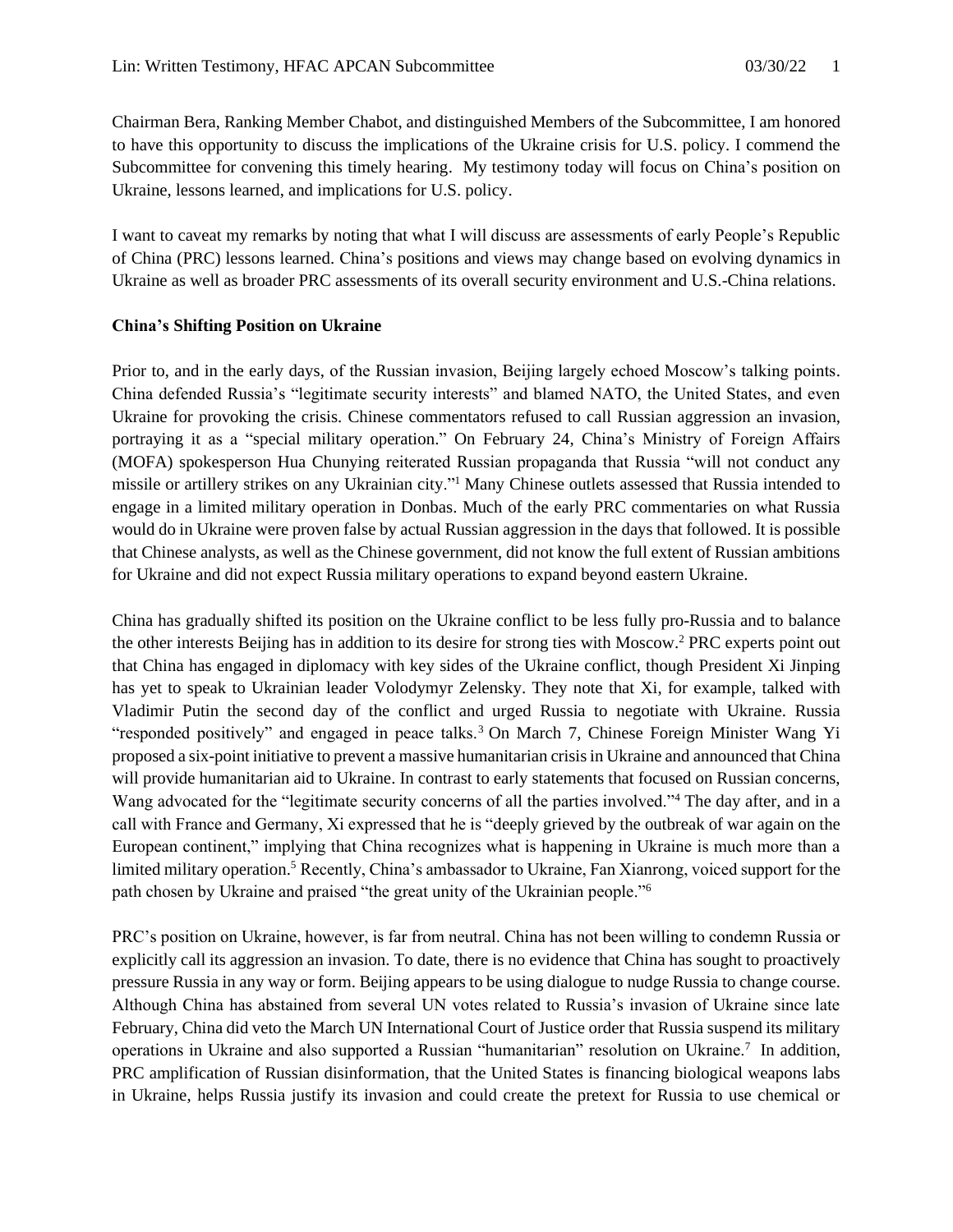biological weapons in Ukraine.<sup>8</sup> China has further engaged a concerted, global diplomatic effort to push back against Western sanctions on Russia.<sup>9</sup>

China stands by its February 4 joint statement with Russia and remains committed to deepened and "rock solid" relations with its neighbor.<sup>10</sup> Given this overall political direction and within the context of Ukraine, Beijing has re-identified some limits to its relationship with Moscow. On February 24, PRC MOFA spokesperson Hua noted China will not fuel tensions in Ukraine by providing arms to Russia and "Russia doesn't need China or other countries to provide weapons to it." She described the China-Russia relationship as "based on the foundation of non-alliance, non-confrontation, and non-targeting of any third country."<sup>11</sup> During his call with President Biden on March 18, Xi used some of the strongest language yet, stating that China "opposes war" and will make conclusions on Ukraine "independently based on the merits."<sup>12</sup> It remains to be seen if these PRC limits are tactical and temporary adjustments in response to growing pressure on China to condemn Russia.

On the economic and financial side, Beijing appears to be abiding by sanctions on Russia based on the available information to date. Despite its criticism of unilateral Western sanctions on Russia and its desire to maintain normal economic relations with Russia, China has stated that it does not want itself to become a target of sanctions. China has, thus far, withheld the sale of aircraft spare parts to Russia. Chinese firms have also paused financing purchases of Russian commodities (including coal, LNG, and crude oil) and major energy projects.<sup>13</sup> Sanctions as well as higher transportation costs may be contributing to this initial pause. In late March, China's Ambassador to Russia Zhang Hanhui viewed the market situation in Russia as an opportunity, encouraged Chinese businesses to "fill the void", and noted the role that "private, small, and medium-sized enterprises could play."<sup>14</sup> Beijing's actions will need to be closely monitored.

#### **China's Lessons Learned from Ukraine**

I will focus on three larger PRC lessons learned:

*1) The Ukraine crisis has reinforced China's view that it is facing a more dangerous external environment and U.S. military activities and expansion could provoke conflict in the Indo-Pacific.*  During the March 2022 Biden-Xi virtual meeting, Xi noted that "the prevailing trend of peace and development is facing serious challenges," and "the world is neither tranquil nor stable."<sup>15</sup> Chinese interlocutors have voiced concern that the United States and NATO are fighting Russia today but might fight China in the future. Several factors drive this assessment.

First, China views NATO expansion and the West's quest for "absolute security" as one of the key causes of the conflict. Beijing sees parallels between NATO activities in Europe and U.S. efforts in the Indo-Pacific and some believe NATO may expand to Asia.<sup>16</sup> Chinese analysts are aware that the United States has identified China as its main competitor and challenger, and they believe that the United States is set on expanding U.S. military ties and presence and forming military blocs to counter China. Beijing is worried that increasing U.S. and allied support for Taiwan and other regional partners elevates the risk of U.S.- China military confrontation and that China may find itself in the same situation as Russia. Some believe that the sanctions the United States and West took against Russia were originally designed for China if China invaded Taiwan.17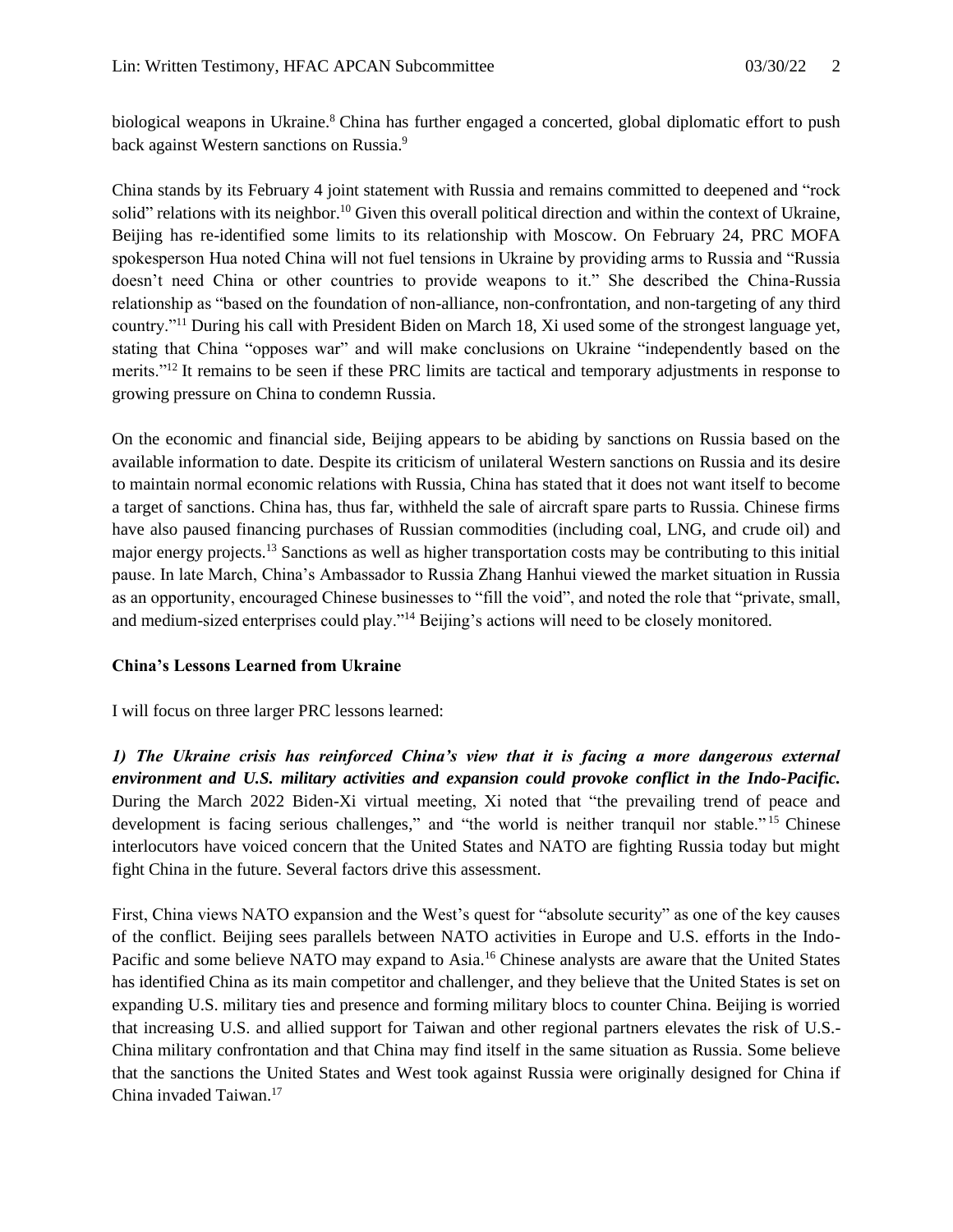Second, there is a wide gap between Chinese assessments of Russia's responsibility for the conflict in Ukraine and how Western analysts view the situation. Chinese experts view Western inability to sympathize with Russia's security concerns (which mirror China's) as demonstrating that the United States cannot and will never take into account China's security concerns.

Third, the Ukraine crisis strengthens the PRC view that the United States is set on its anti-China position. Beijing views the United States as blaming China for the conflict in Ukraine even though China is not militarily involved. They point out that there has been little change in negative U.S. media coverage of China and no recognition that Beijing's position on Ukraine has shifted. In Track II discussions, some Chinese scholars have asked what incentives or reassurances the United States could offer China – particularly on Taiwan – if Beijing were to align more with the West against Russia. When U.S. experts emphasize that it is in China's interest to stop the war in Ukraine given China's desire to portray itself as a responsible global power, its relationship with Europe, and China's belief in the sovereignty and territorial integrity of all countries, Chinese experts view such responses as meaning that the United States will continue its anti-China policies, and cooperating with the United States will not provide China any benefit. This deep suspicion led a PRC news anchor to describe U.S. requests to China on Ukraine as: "Can you help me fight your friend (Russia) so that I can concentrate on fighting you later?"<sup>18</sup>

This pessimistic assessment of its strategic environment is why Beijing will stand by Russia as a close strategic partner even though there are dissenting PRC voices that argue otherwise.<sup>19</sup> The fear that China may be next and the recognition that Russia is still China's strongest and closest partner will deter major changes in PRC policy. Even though China is not directly supporting Russian military efforts in Ukraine, China may be willing to bear international pushback to ensure that Putin remains in power and sanctions do not cause the collapse of the Russian economy or Russia.<sup>20</sup> China is also wary of U.S. and Western efforts to divide it from Russia – the worst-case geopolitical nightmare for Beijing is if China must confront both the United States and Russia. Longer-term, Beijing could be interested in developing more close strategic partners like Moscow so that it does not have to depend too much on Russia.

*2) The Ukraine crisis strengthened China's desire to be more self-reliant and to increase other countries' economic dependency on China.* The unprecedented Western sanctions of Russia reinforce China's view that future conflict will involve much more than military operations – it will be a contest between each side's comprehensive national power. China should defend against increased non-military threats.<sup>21</sup>

This is likely to drive China to further reduce its dependency on the West. Self-reliance was a top priority at the March 2022 annual top Chinese leadership meeting. Beijing reaffirmed the importance of the security of food, energy, raw materials, and key parts. Beijing also emphasized self-reliance in manufacturing and technology and more resilient industrial and supply chains.<sup>22</sup> China is pushing for chip production selfsufficiency as well as more investment in key strategic sectors such as artificial intelligence, semiconductors, biotechnology, new materials, aviation/aerospace, and energy.

Early Chinese assessments of how the West used government authorities and private sector actors to target Russia have also reinforced PRC goals to increase China's role and impact in major multilateral organizations and to develop as appropriate parallel organizations and platforms such as: $^{23}$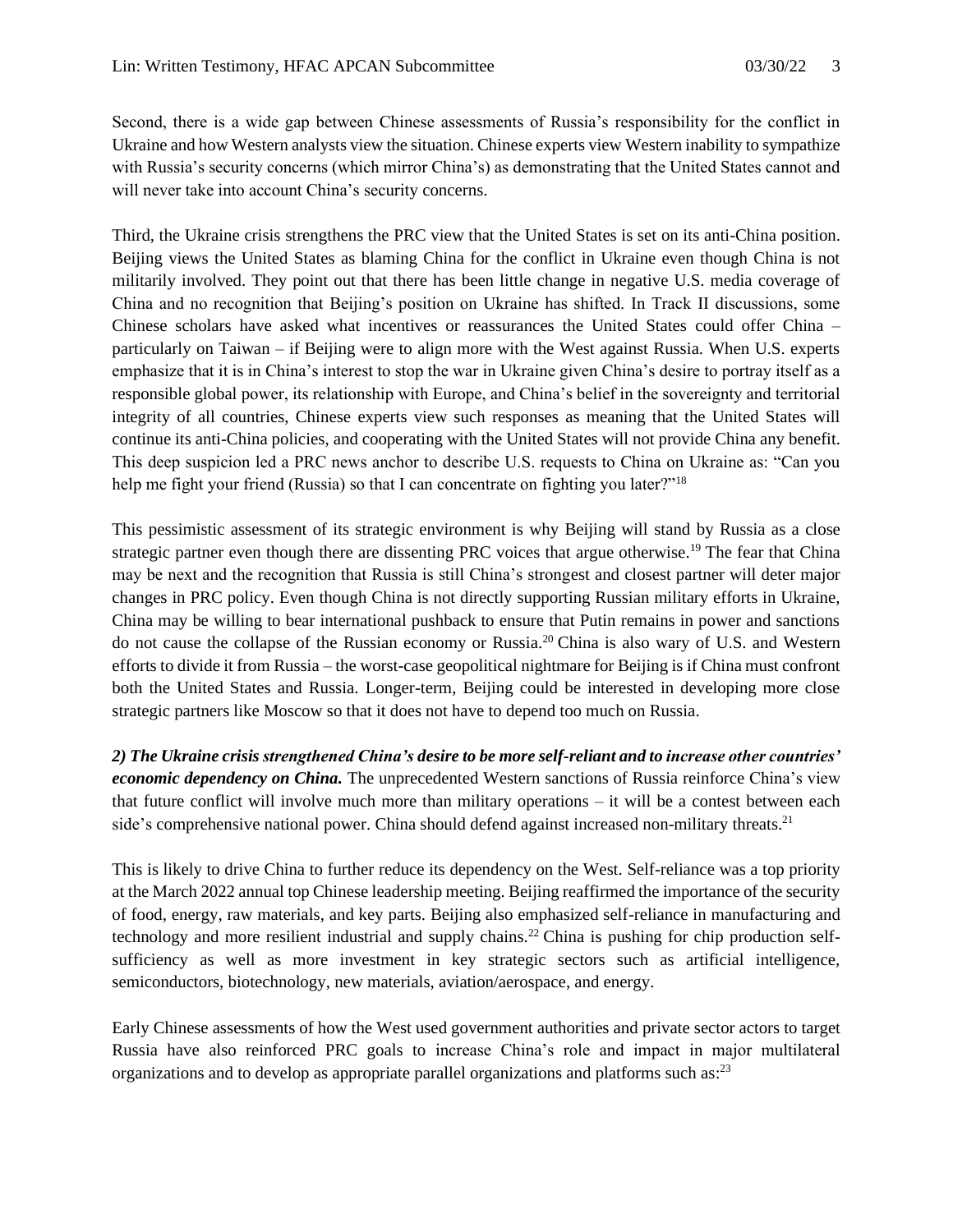- *Credit card payment system*: Visa, Mastercard, and American Express's suspension of operations in Russia have caused Russia to depend on China's UnionPay credit cards.<sup>24</sup> This has reinforced PRC views that having a widely used Chinese state-owned card payment system is critical to national security.<sup>25</sup>
- *Financial and currency system*: China has long been concerned with its high dependence on the Society for Worldwide Interbank Financial Telecommunication (SWIFT) and Clearing House Interbank Payment System (CHIPS) for large-value cross-border payments. China launched its Cross-Border Interbank Payment System (CIPS) that allows renminbi-denominated transactions.<sup>26</sup> The ban on Russia from SWIFT has caused Chinese experts to suggest that CIPS could work with the Russian messaging system, the System for Transfer of Financial Messages (SPFS). Either or both alternative systems could grow over time "into an important regional or even global infrastructure with considerable influence."<sup>27</sup>
- *IT and internet system:* Chinese analysts watched Russia's cyber-attacks against Ukraine. They believe that the West has significantly ramped up political warfare and disinformation to undermine Russian military progress in Ukraine and Western technology companies contributed to the spread of pro-Ukrainian information and censorship of pro-Russian content. Chinese commentators also see the United States and the West behind anonymous hackers and their cyberattacks against Russia.<sup>28</sup> These perceptions are likely to reinforce determination to further "speed up its establishment of a comprehensive internet governance system and build a solid national cyber security barrier."<sup>29</sup>
- *Satellite navigation system*: Prior to the Russian invasion, China and Russia had already agreed to enhanced cooperation between their respective satellite navigation systems, Beidou and GLONASS, as an alternative to the U.S. owned GPS system.<sup>30</sup> The conflict in Ukraine has underscored the importance of information dominance and secure precision-strike capabilities, and a satellite navigation system controlled by China will be critical for military operations.

China is thus stressing self-sufficiency, which is not the same as autarky. China will seek to involve more international partners in many of its alternative systems. At the same time, Chinese commentators have also noted that European countries all have their own red lines with respect to more sanctions on Russia and, so far, there is a common desire to avoid sanctioning Russian oil because of European dependency on Russian energy.<sup>31</sup> China is likely to further cultivate U.S., western, and global economic dependencies on China such that any significant potential sanctions on China "will be difficult to sustain" and will "make the West feel real pain."<sup>32</sup> Beijing might assess that strengthened geopolitical ties, higher economic dependency, and increased PRC power could constrain countries from signing on to efforts to economically coerce or contain China.

*3) China is learning from Russian military operations in Ukraine, but so far there is no indication that the People's Liberation Army (PLA) needs to fundamentally rethink its modernization, investments, or goals*. Western and Chinese observers have noted many Russian military weaknesses and failures in Ukraine: its soldiers' lack of training and proficiency in combined arms operations, the lack of and underperformance of its precision munitions, its logistics and maintenance issues, and its questionable cyber and information warfare campaign. Many of these weaknesses likely only reinforced China's belief that the PLA needed the massive military restructuring it began in 2015-2016, which sought to enable joint operations and improve the PLA's command and control. Among other changes, the reforms led to the creation of the PLA Strategic Support Force to focus on space, cyber, and electronic warfare and the PLA Joint Logistics Support Force to unify logistics and support China's new joint theater commands. Xi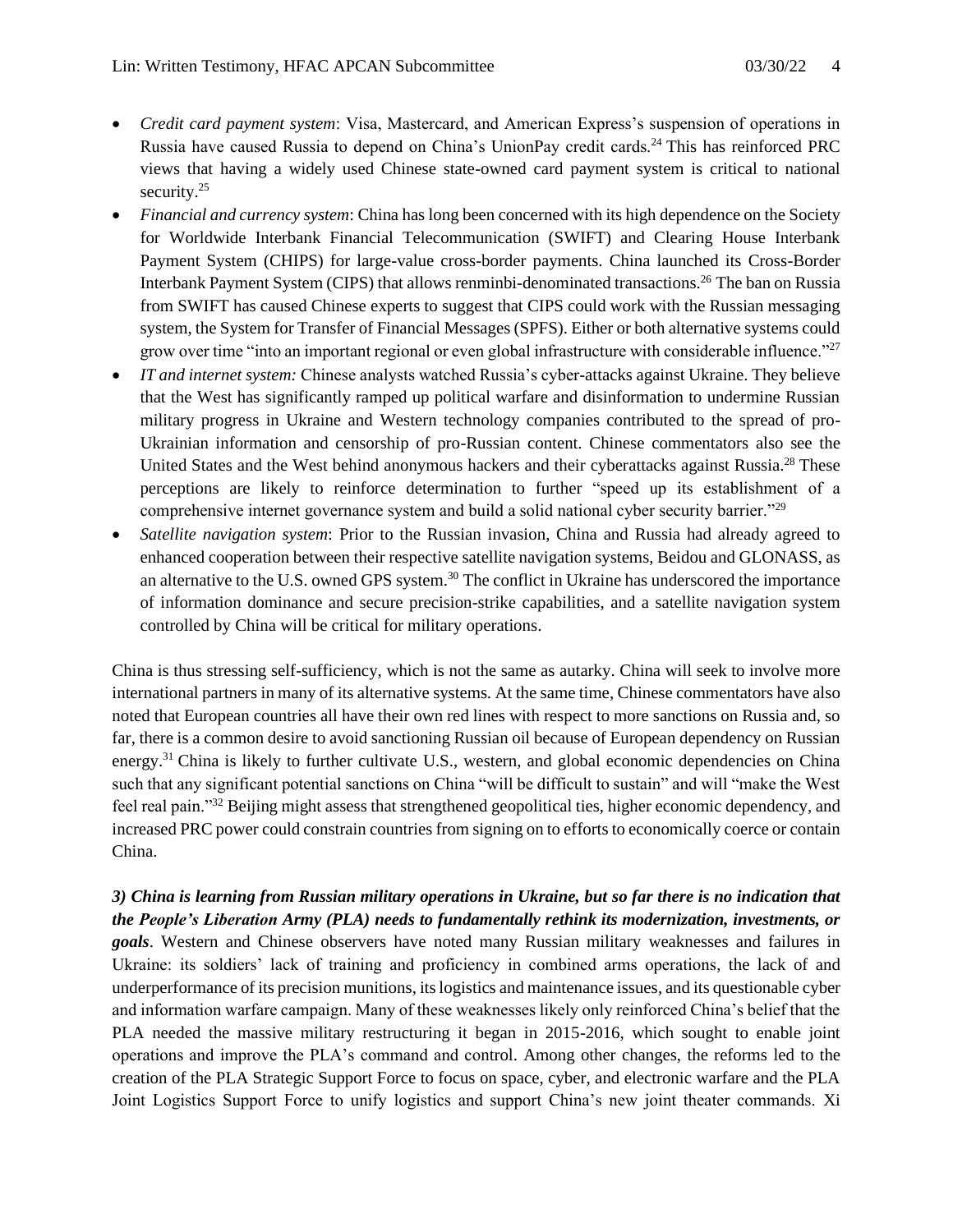Jinping's annual mobilization orders emphasize that the PLA should incorporate new technology and improve its training to be ready to fight and win wars.<sup>33</sup> The Ukraine conflict and how Japan, Germany, and other countries are responding are likely to encourage China to invest more in its defense.<sup>34</sup>

Because China's plans for a rapid amphibious invasion of Taiwan differs significantly from how Russia invaded Ukraine, the PLA is unlikely to view Russian failures as directly applicable to Chinese operations for Taiwan. So far, there is no public evidence that the Russian invasion of Ukraine has changed China's willingness to use force against Taiwan if Taipei crosses Beijing's redlines. It is too early to tell if the PLA will significantly reassess how to use force against Taiwan, though there are reports that Chinese academics have been tasked to evaluate the possibility of unification with Taiwan by force.<sup>35</sup> It is possible that accurate U.S. intelligence on Russian military intentions could make the PLA question if the United States has similar insights on its operations, but Chinese experts are also likely aware that the U.S. intelligence community underestimated the difficulties the Russian military would face in Ukraine. One area that PLA analysts have pointed out is that Russia did not couple kinetic operations with effective political and information warfare to the undermine the Ukrainian people's morale and will to fight.<sup>36</sup> This is an area that the PLA will pay more attention to in potential Taiwan contingencies.

China has witnessed the capacity of a highly motivated, although modestly equipped, Ukraine population to exploit weaknesses in Russia's military and thwart Putin's plans for a rapid invasion. Beijing is aware that Taipei is also following the conflict closely and adapting its defenses. The conflict should signal to Beijing that it is more costly and difficult to successfully use significant military force against Taiwan. Yet, Beijing may be willing to bear these risks and could ask the PLA to adjust its military plans to further overwhelm the island's defenses: the PLA could try to move faster and inflict more damage.

Another discussion that is occurring in China relates to the utility of nuclear weapons. China observed that Russia put its nuclear and strategic missile forces on high alert on February 27, and China is assessing whether that enabled Russian conventional operations and deterred NATO from sending conventional forces to Ukraine. Would the United States be deterred from intervention in Taiwan if China threatened nuclear escalation? Could nuclear signaling create some space for China to engage in conventional military operations? Some are arguing that China needs to significantly expand its nuclear capabilities, as Russia's nuclear signaling deterred the United States and NATO.<sup>37</sup> Indeed, China is already augmenting its nuclear capabilities at a fast pace.<sup>38</sup> Others worry that Taiwan is not Ukraine and U.S. reluctance to escalate against Russia may not apply to China. Any change in China's no first use nuclear policy could encourage nonnuclear weapon countries to acquire nuclear weapons and this could further damage China's interests.<sup>39</sup> This is a key discussion worth close monitoring.

#### **Implications for the United States**

The above early assessments of China's views offer several takeaways for the United States:

• **Preserve the full range of U.S. military and deterrence options for the Indo-Pacific. Given calls** for PRC reassessment of the utility of nuclear weapons, the United States should be wary of making major shifts in its own nuclear policies or posture. A near-term U.S. nuclear policy change to "no first use" or "sole purpose" is likely to send the wrong message to Beijing and to key U.S. allies and partners.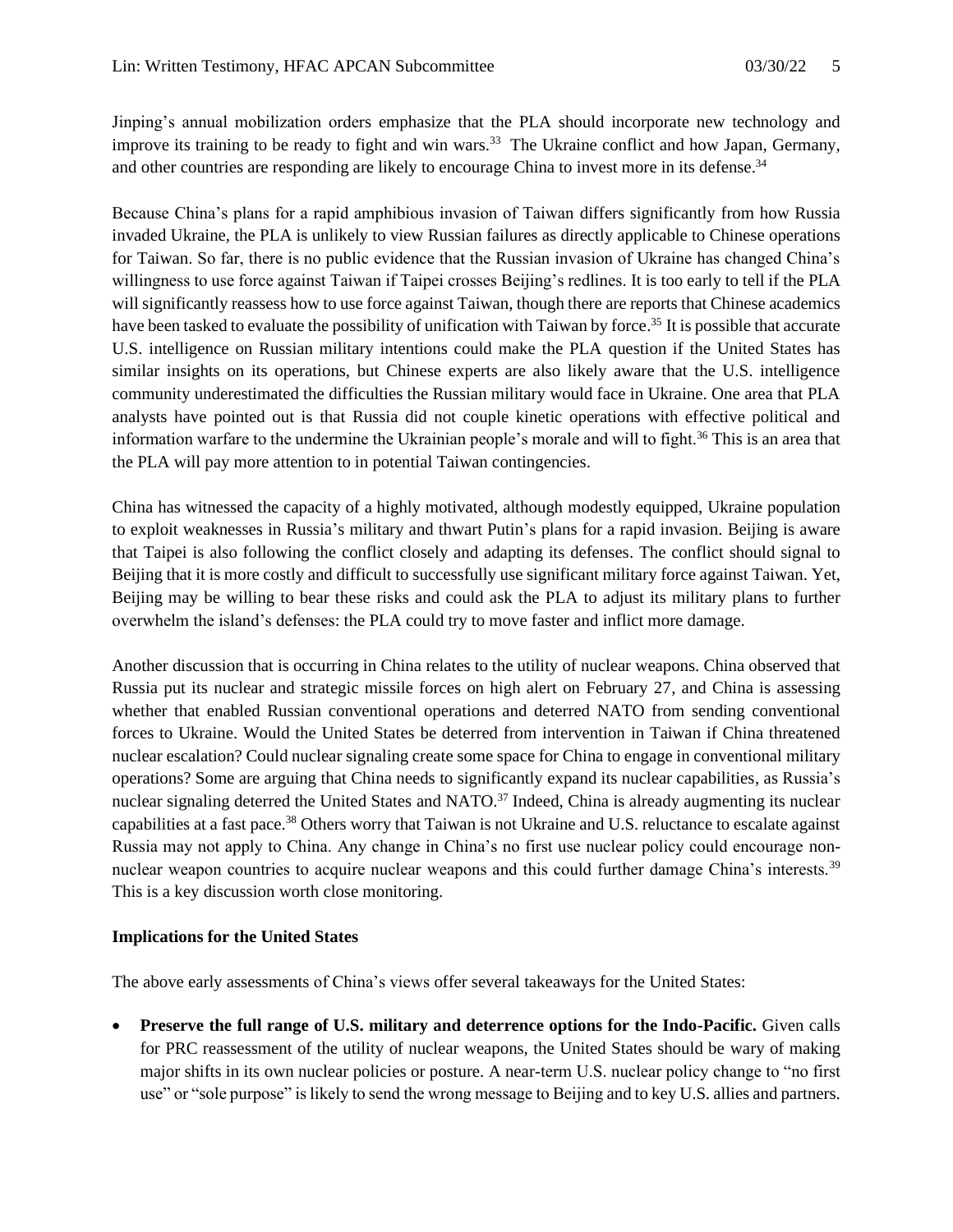At the same time, the United States should continue to seek nuclear strategic stability talks with Beijing and publicly share information regarding China's rapid nuclear modernization.

- **Shore up U.S. relations with partners beyond the Indo-Pacific and Europe.** As China seeks to shield itself from potential future sanctions, China will look globally. Currently, the United States places the most weight on the Indo-Pacific and Europe: the Indo-Pacific Economic Framework, for example, focuses on regional allies and partners and the U.S.-EU Trade and Technology Council is centered on Europe. China is observing how countries in South Asia, Africa, the Middle East, and Central Asia have been slow or reluctant to take a position on Russia's invasion and Beijing could accelerate its efforts to build on and consolidate Chinese (or Russian) influence in these regions.
- **Hold China accountable for its attempts to mediate and be vigilant of Chinese proposals that favor Moscow.** The United States and international community should hold China accountable for the mediating role Beijing wants to play in the Ukraine conflict. The United States should establish objective standards to evaluate the effectiveness of PRC mediation. Chinese diplomacy could be assessed based on the progress it makes in terms of concrete changes on the ground in Ukraine (and not based on the number of meetings China convenes), including whether Chinese diplomacy reduces Russian military aggression and saves Ukrainian civilians. The United States should message that all talk and no progress means that China is buying Russia time to kill more innocent Ukrainians.
- **Take advantage of global focus on Ukraine to strengthen Taiwan's self-defense capacity and resilience, and international standing**. Ukraine's successes have energized public discussion in Taiwan about its own defense: lack of ready reserves, arms purchases from the United States that are weighted to expensive platforms, expanded military conscription and service requirements, and vulnerable core infrastructure. The United States should expand efforts to strengthen Taiwan's resilience—such as expert advice on civil defense planning, network security, energy, and transportation resilience—to alter Beijing's risk/benefit analysis without eroding U.S. strategic ambiguity.

[https://www.fmprc.gov.cn/mfa\\_eng/zxxx\\_662805/202203/t20220308\\_10649839.html.](https://www.fmprc.gov.cn/mfa_eng/zxxx_662805/202203/t20220308_10649839.html)

**Endnotes**

<sup>&</sup>lt;sup>1</sup> "Foreign Ministry Spokesperson Hua Chunying's Regular Press Conference on February 24, 2022," Ministry of Foreign Affairs of the People's Republic of China, February 24, 2022,

[https://www.fmprc.gov.cn/mfa\\_eng/xwfw\\_665399/s2510\\_665401/2511\\_665403/202202/t20220224\\_10645282.html](https://www.fmprc.gov.cn/mfa_eng/xwfw_665399/s2510_665401/2511_665403/202202/t20220224_10645282.html) <sup>2</sup> Jude Blanchette and Bonny Lin, "China's Ukraine Crisis: What Xi Gains - and Loses - from Backing Putin," *Foreign Affairs,* February 21, 2022[, https://www.foreignaffairs.com/articles/china/2022-02-21/chinas-ukraine-crisis.](https://www.foreignaffairs.com/articles/china/2022-02-21/chinas-ukraine-crisis)

<sup>&</sup>lt;sup>3</sup> "State Councilor and Foreign Minister Wang Yi Meets the Press," Ministry of Foreign Affairs of the People's Republic of China, March 7, 2022, https://www.fmprc.gov.cn/eng/zxxx 662805/202203/t20220308\_10649559.html 4 Ibid.

<sup>&</sup>lt;sup>5</sup> "President Xi Jinping Holds a Virtual Summit with Leaders of France and Germany," Ministry of Foreign Affairs of the People's Republic of China*,* March 8, 2022,

<sup>6</sup> John Feng, "China Doubles Down on Support for Ukraine, Backs Peace Talks to End War," *Newsweek,* March 17, 2022, [https://www.newsweek.com/china-ukraine-peace-talks-russia-war-1688954.](https://www.newsweek.com/china-ukraine-peace-talks-russia-war-1688954)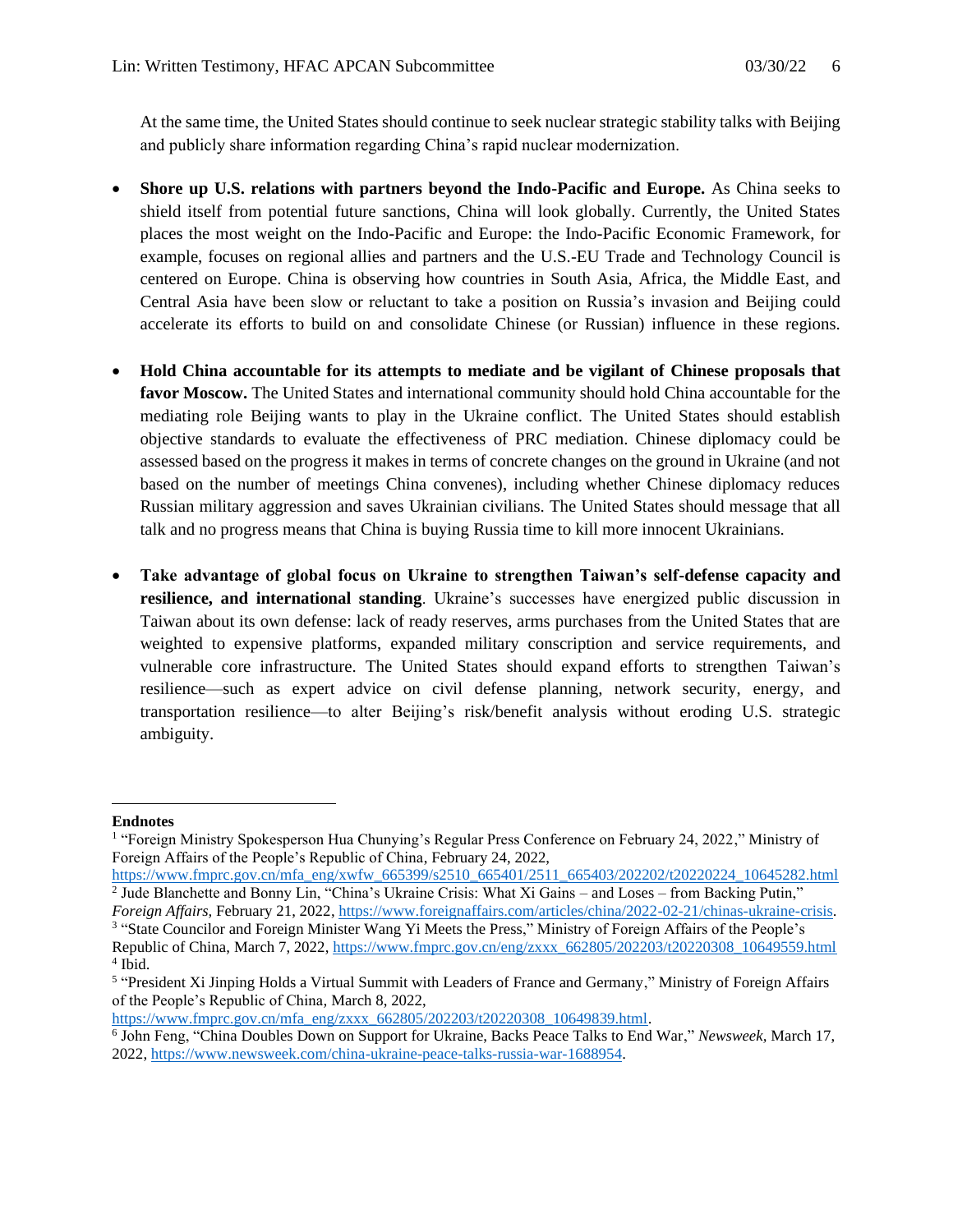<sup>7</sup> See "Allegations of Genocide under the Convention on the Prevention and Punishment of the Crime of Genocide (Ukraine v. Russian Federation)," International Court of Justice, March 16, 2022, [https://www.icj-](https://www.icj-cij.org/public/files/case-related/182/182-20220316-SUM-01-00-EN.pdf)

[39eeee023efdf7ea59c4a20b7e018169.](https://apnews.com/article/russia-ukraine-covid-health-biological-weapons-china-39eeee023efdf7ea59c4a20b7e018169)

<sup>9</sup> Cobus van Staden, "In the Global South, China is pitching its Ukraine stance as an antidote to Western hypocrisy," *SupChina,* March 22, 2022, [https://supchina.com/2022/03/22/in-the-global-south-china-is-pitching-its-ukraine](https://supchina.com/2022/03/22/in-the-global-south-china-is-pitching-its-ukraine-stance-as-an-antidote-to-western-hypocrisy/)[stance-as-an-antidote-to-Western-hypocrisy/](https://supchina.com/2022/03/22/in-the-global-south-china-is-pitching-its-ukraine-stance-as-an-antidote-to-western-hypocrisy/)

<sup>10</sup> "Joint Statement of the Russian Federation and the People's Republic of China on the International Relations Entering a New Era and the Global Sustainable Development," President's Office of the Russian Federation, February 4, 2022[, http://en.kremlin.ru/supplement/5770;](http://en.kremlin.ru/supplement/5770) "China, Russia to keep deepening strategic coordination: FM," *Xinhua News,* March 7, 2022,

<http://www.xinhuanet.com/english/20220307/f8b71c5305b84b068fea44c8366d5204/c.html>

<sup>11</sup> "Foreign Ministry Spokesperson Hua Chunying's Regular Press Conference on February 24, 2022," Ministry of Foreign Affairs of the People's Republic of China, February 24, 2022,

[https://www.fmprc.gov.cn/mfa\\_eng/zxxx\\_662805/202203/t20220319\\_10653207.html](https://www.fmprc.gov.cn/mfa_eng/zxxx_662805/202203/t20220319_10653207.html)

<sup>13</sup> Laura He, "4 ways China is quietly making life harder for Russia," *CNN,* March 18, 2022,

[https://www.cnn.com/2022/03/17/business/china-russia-sanctions-friction-intl-hnk/index.html;](https://www.cnn.com/2022/03/17/business/china-russia-sanctions-friction-intl-hnk/index.html) "War Complicates Russia's Role in Supplying Commodities to China," Bloomberg News*,* March 20, 2022,

[https://news.bloomberglaw.com/international-trade/war-complicates-russias-role-in-supplying-commodities-to](https://news.bloomberglaw.com/international-trade/war-complicates-russias-role-in-supplying-commodities-to-china?utm_source=rss&utm_medium=ITNW&utm_campaign=0000017f-a933-d36c-ab7f-ed7fcd900002)[china?utm\\_source=rss&utm\\_medium=ITNW&utm\\_campaign=0000017f-a933-d36c-ab7f-ed7fcd900002;](https://news.bloomberglaw.com/international-trade/war-complicates-russias-role-in-supplying-commodities-to-china?utm_source=rss&utm_medium=ITNW&utm_campaign=0000017f-a933-d36c-ab7f-ed7fcd900002) Chen

Aizhu, Julie Zhu, and Muyu Xu, "Exclusive: China's Sinopec pauses Russia projects, Beijing wary of sanctions – sources," *Reuters*, March 25, 2022, https://www.reuters.com/article/ukraine-crisis-china-russia-idUSKCN2LM18E <sup>14</sup> "Beijing Tells Chinese in Russia to Help Fill Economic Void," *Bloomberg News,* March 23, 2022,

[https://www.bloomberg.com/news/articles/2022-03-22/beijing-tells-chinese-firms-in-russia-to-help-fill-economic](https://www.bloomberg.com/news/articles/2022-03-22/beijing-tells-chinese-firms-in-russia-to-help-fill-economic-void)[void](https://www.bloomberg.com/news/articles/2022-03-22/beijing-tells-chinese-firms-in-russia-to-help-fill-economic-void)

<sup>15</sup> "President Xi Jinping Has a Video Call with US President Joe Biden."

<sup>16</sup> Le Yucheng, "Russia-Ukraine conflict can be regarded as a 'preview' of US' possible acts in Asia: Zheng Yongnian", *Global Times,* March 17, 2022[, https://www.globaltimes.cn/page/202203/1255162.shtml.](https://www.globaltimes.cn/page/202203/1255162.shtml)

<sup>17</sup> Zhao Yanqing, "俄乌战争的中国选择" [China's choice in the Russia-Ukraine War], Aisixiang.com, March 24, 2022, [https://www.aisixiang.com/data/132237.html.](https://www.aisixiang.com/data/132237.html)

18 "拜登施压中国制裁, 女主播一针见血: 帮你打我朋友, 好让你打我?" [Biden pressures China to sanction Russia: female anchor responds: you want us to help you fight our friend so then you can fight us?], *QQ News*, March 21, 2022[, https://new.qq.com/rain/a/20220322A06H5B00.](https://new.qq.com/rain/a/20220322A06H5B00)

<sup>19</sup> Chris Buckley, "Defying China's Censors to Urge Beijing to Denounce Russia's War," *New York Times,* March 18, 2022, [https://www.nytimes.com/2022/03/18/world/asia/china-ukraine-russia-](https://www.nytimes.com/2022/03/18/world/asia/china-ukraine-russia-dissent.html?action=click&module=RelatedLinks&pgtype=Article)

[dissent.html?action=click&module=RelatedLinks&pgtype=Article.](https://www.nytimes.com/2022/03/18/world/asia/china-ukraine-russia-dissent.html?action=click&module=RelatedLinks&pgtype=Article)

 $20$  For why China may back Putin even at great cost to China, see Jude Blanchette, "The worse things go for Putin Ukraine, the more China will back him," *Washington Post,* March 24, 2022,

<https://www.washingtonpost.com/outlook/2022/03/24/xi-jinping-putin-china-russia-sanctions/>

 $21$  Chinese experts view the Ukraine crisis as a useful case study of the economic tools that support modern warfare. See Li Wei, "俄乌冲突下美西方对俄经济制裁的内容、特点及影响," [The content, characteristic, and

implications of U.S. and Western sanctions against Russia under the Russia-Ukraine crisis], *International and Strategic Studies Report,* Issue 124, March 17, 2022,<http://www.iiss.pku.edu.cn/research/bulletin/4771.html> <sup>22</sup> Yaling Jiang, "China state think tank sees 'targeted decoupling' in supply chains with the West as a top risk for

2022 amid rising tensions," *South China Morning Post*, January 14, 2022,

[https://www.scmp.com/tech/policy/article/3163447/china-state-think-tank-sees-targeted-decoupling-supply-chains](https://www.scmp.com/tech/policy/article/3163447/china-state-think-tank-sees-targeted-decoupling-supply-chains-west-top)[west-top.](https://www.scmp.com/tech/policy/article/3163447/china-state-think-tank-sees-targeted-decoupling-supply-chains-west-top) 

[cij.org/public/files/case-related/182/182-20220316-SUM-01-00-EN.pdf;](https://www.icj-cij.org/public/files/case-related/182/182-20220316-SUM-01-00-EN.pdf) John Feng, "China Votes with Russia as UN Security Council Smacks Down Ukraine Motion," *Newsweek,* March 24, 2022,

<https://www.newsweek.com/china-russia-ukraine-humanitarian-vote-united-nations-security-council-1691308> <sup>8</sup> David Rising, "China amplifies unsupported Russian claim of Ukraine biolabs," *AP News,* March 11, 2022, [https://apnews.com/article/russia-ukraine-covid-health-biological-weapons-china-](https://apnews.com/article/russia-ukraine-covid-health-biological-weapons-china-39eeee023efdf7ea59c4a20b7e018169)

<sup>&</sup>lt;sup>12</sup> "President Xi Jinping Has a Video Call with US President Joe Biden." Ministry of Foreign Affairs of the People's Republic of China*,* March 19, 2022,